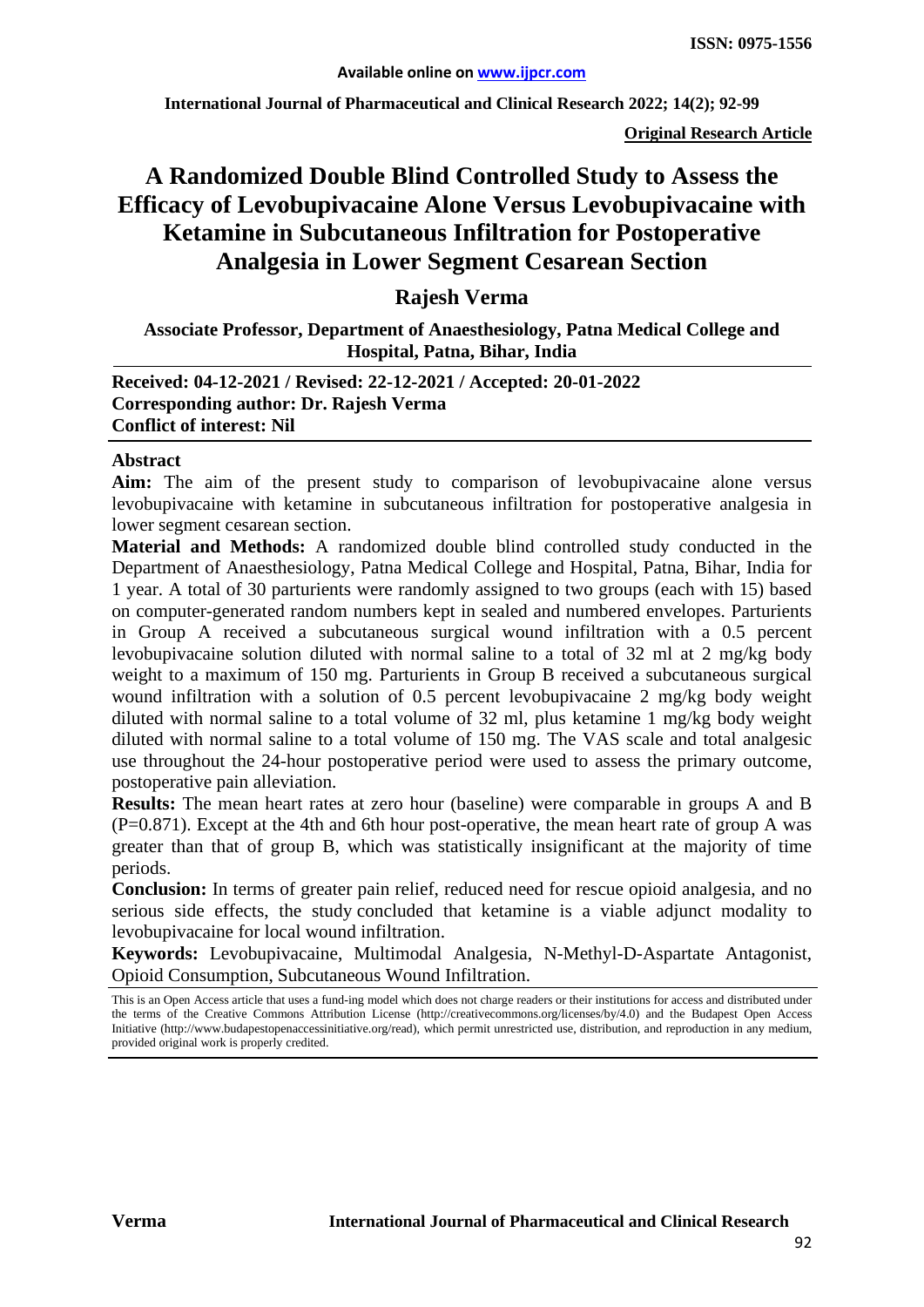# **Introduction**

One of the most common concerns during and after caesarean procedures is postoperative pain.[1] Patients who have had a caesarean section have an additional compelling reason to be given adequate pain relief so that they can begin nursing and caring for their infant.

In addition, mobilization is a key factor in attenuating the risk posed by exaggerated thromboembolic phenomenon in pregnancy. [2,3]

Adequate post-operative analgesia in the obstetric patients is crucial as they have different surgical recovery needs which include breastfeeding and care of the newborn; these can be impaired if analgesia is unsatisfactory. The ideal post-CS analgesic regime should be efficacious without impacting the ability of mother to take care of the neonate and with minimal drug transfer through breast milk. However, observational data from developing as well as developed countries have shown that we are far from achieving these goals. In developing countries, limited availability of drugs, equipment and expertise are the major issues in providing adequate post-CS analgesia.  $[4,5]$ 

As a result, post-operative discomfort should be managed as soon as feasible. Analgesia after surgery is an important element of perioperative management. Epidural analgesia, intravenous analgesia, and a patient-controlled analgesia pump are currently available for post-operative pain treatment.[6]

Levobupivacaine [(2S)1butylN(2,<br>6dimethylphenyl) pineridine2-6dimethylphenyl) carboxamide], an amino amide local anesthetic and the pure  $S$  (–) enantiomer of bupivacaine, has emerged as a safer alternative to other local anesthetic agents for regional anesthesia with less cardio toxicity and neurotoxicity among the commonly used local anesthetic agents.[7] Wound infiltration with levobupivacaine

has a positive effect on wound healing due to its anti‑inflammatory actions during the initial postoperative period and good postoperative analgesia following cesarean section.[8,9]

In a caesarean section, local anesthetic injection as an adjuvant to regional analgesia and general anesthesia is beneficial since it reduces opioid use. [10,11]

Levobupivacaine was recently launched into the Indian market and is now widely used in a variety of medical facilities. As a result of this growing use, evidence-based literature on risk and safety problems, as well as clinical difficulties connected to levobupivacaine, must be documented.[12] The purpose of this study was to compare the effects of levobupivacaine alone with levobupivacaine combined with ketamine in subcutaneous infiltration for postoperative analgesia in lower segment caesarean sections.[12]

# **Material and Methods:**

A randomized double blind controlled study conducted in the Department of Anaesthesiology, Patna Medical College and Hospital, Patna, Bihar, India. for 1 year.

# **Methodology:**

This study comprised 30 adult parturients who were Physical Status II or III according to the American Society of Anesthesiologists (ASA), had no medical or obstetrical concerns, and were scheduled for caesarean section under spinal anesthetic. The study excluded uncooperative, unwilling parturients, as well as those with a history of anaphylaxis to local anesthetics, opioids, and/or drugs to be used, current or previous history of drug abuse, psychiatric disease, body weight greater than 100 kg, and inability to understand the Visual Analog Scale (VAS).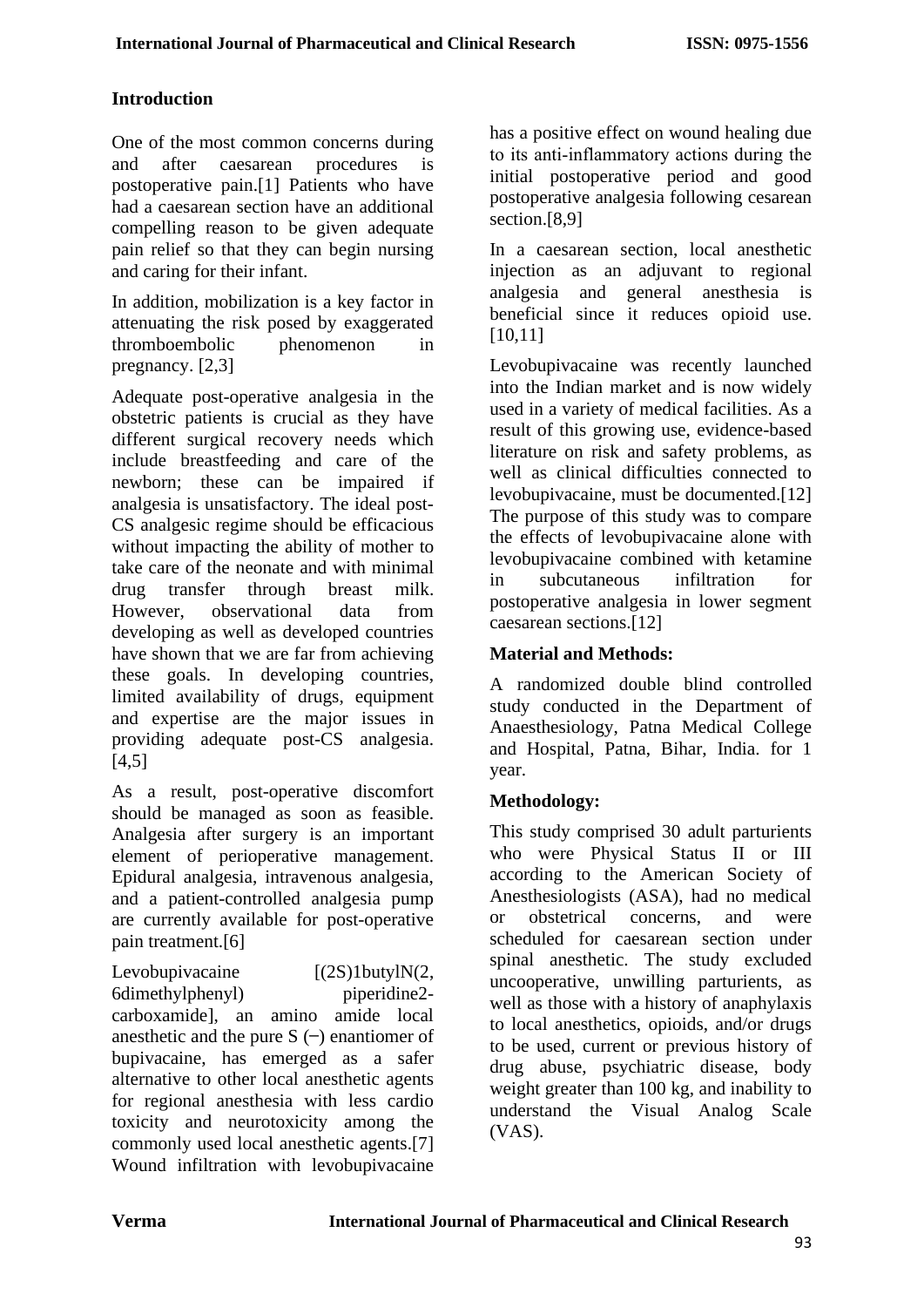Computer-generated random numbers kept in separate, sealed, and numbered envelopes were used to assign parturients to one of two groups (each with 15). Parturients in Group A received a subcutaneous surgical wound infiltration with a 0.5 percent levobupivacaine solution at 2 mg/kg body weight (rounded to nearest multiple of 10) to a maximum of 150 mg (maximum safe dose) diluted with normal saline to a total of 32 ml. Group B parturients received 0.5 percent levobupivacaine 2 mg/kg body weight (rounded to nearest multiple of 10) with ketamine 1 mg/kg body weight diluted with normal saline to a total volume of 32 ml as a subcutaneous surgical wound infiltration. The study drugs were prepared by an anesthesiologist who was not engaged in the anesthesia or postoperative management and handed over to the surgeon for subcutaneous infiltration prior to skin closure under strict aseptic conditions. Up to 24 hours following the surgical operation, a blinded observer assessed postoperative pain relief.

Before the surgery, a full preanesthetic checkup was performed, which included a detailed history, general physical examination, and systemic examination. Prior to surgery, routine examinations (full hemogram, coagulation profile, random blood sugar) and additional investigations were performed as needed. Preoperatively, the VAS was shown, and the scoring system was explained. The parturients were advised before to surgery that if they experience discomfort after surgery, they can seek an analgesic and that they can withdraw from the study at any moment.

After shifting the parturients to the operation theatre in left lateral position, prior to subarachnoid block, pulse rate (P.R), non-invasive blood pressure (NIBP), respiratory rate (R.R), oxygen saturation (SpO2), and electrocardiography (ECG) were recorded. These parameters were monitored

throughout the procedure and recorded every 10 minutes. An intravenous access was achieved and preloading with 10 ml/kg body weight with balanced salt solution was done. Thereafter, subarachnoid block was given under full aseptic precautions in sitting position. A 26 Gauge Quincke's needle was introduced into the subarachnoid space at L3-4/L4-5 vertebral level. With the needle orifice cephalad and after confirmation of free flow of CSF, 2.0 ml of 0.5% heavy bupivacaine was injected through the spinal needle, which was withdrawn after the injection was given and the parturient was then turned supine. Surgery was allowed to proceed after sensory block was achieved up to level of T4 and motor block to level of modified bromage scale of 3. In case of partial/failed spinal anesthesia, general anesthesia was administered and the parturient was excluded from the study. At the end of surgery, parturients received subcutaneous skin infiltration of the study drug as per random group allocation in a blinded manner by the surgeon prior to skin closure.

Parturients were continuously monitored for heart rate, blood pressure, respiratory rate, and oxygen saturation. Postoperative pain scores and analgesic requirement were recorded along with hemodynamic parameters immediately after shifting to postoperative recovery room at 0 min, 30 minutes, 1, 2, 4, 6, 8, 12, 16, 20, and 24 hours, respectively. Postoperatively, all parturients received slow infusion in 100 ml saline of diclofenac sodium 75 mg at 0 min and, thereafter, 8 hourly as part of multimodal postoperative analgesia regimen. Any parturient with VAS greater than or equal to 4 or at any point of time complained of pain was administered with 50 mg intravenous injection of tramadol, a rescue analgesic. Time of first rescue analgesic (FRA) request was noted. If the parturient still reported VAS ≥4 after 1 hour of receiving tramadol, similar doses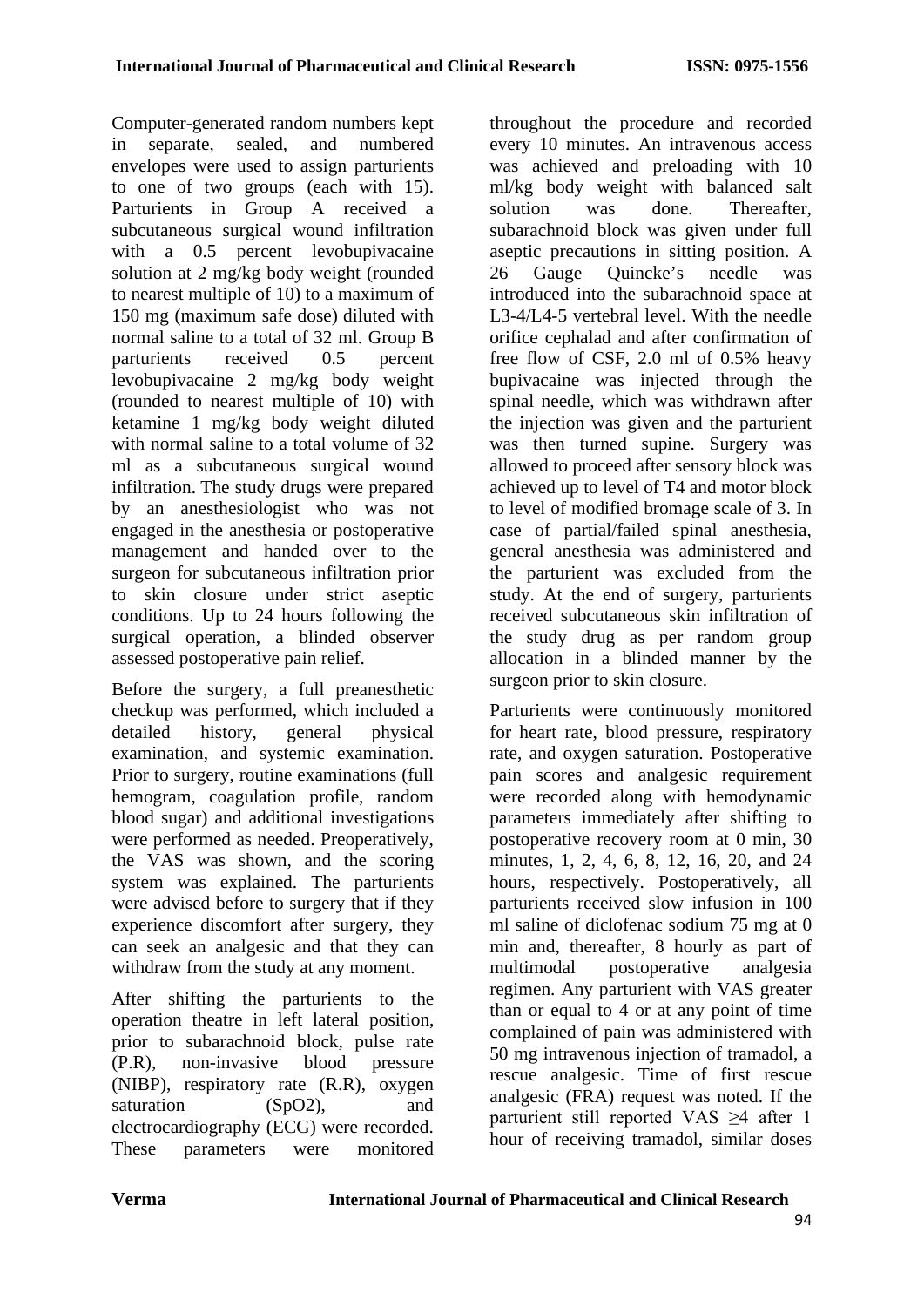were repeated up to a maximum of 100 mg in contiguous 4 hours or 400 mg in 24 hours. The total rescue analgesic consumption for the 24 hours after surgery was recorded.

The observer (anesthesia resident posted in postanesthesia care unit) who recorded the postoperative vitals and analgesic consumption was blinded to the group allocation of the parturients to maintain the double-blind nature of the study. The outcomes of the parturients were evaluated in terms of quality of pain relief (as assessed by VAS score) and time of FRA administration, number of times rescue analgesic given, and the total consumption volume of analgesic 24 hours postoperatively. Parturients were also evaluated for any adverse effects. The primary outcome, postoperative pain relief was measured using the VAS scale and the total analgesic consumption during the 24 hours postoperative period. The secondary outcome, that is, patient satisfaction score (PSS) was assessed postoperatively at 24 hours and was subjectively graded as: Excellent (4), Good (3), Moderate (2), Poor (1).

## **Statistical Analysis:**

Numbers and percentages were used to describe the data. The standard deviation and mean were calculated. The student ttest was used to compare quantitative variables. Chi square or exact tests were used to compare categorical data, as relevant. Statistical significance was considered as a probability value (P value) of less than 0.05. For all statistical calculations, SPSS version 20.0 was implemented.

# **Results:**

In terms of demographic variables, we found that both groups were comparable. The mean heart rates at zero hour (baseline) were comparable in groups A and B ( $P = 0.871$ ). Except at the 4th and 6th hour post-operative, the mean heart rate of group A was larger than that of group B, which was statistically insignificant at the majority of time periods.

Table 1 shows that in intra groups, the mean heart rate decreased gradually over time, but this was more pronounced in group B.

At all-time intervals, parturients in group A had higher mean VAS scores than those in group B, with statistically significant differences at 1, 4, 6, and 12 hours as indicated in table 2.

The mean time to FRA of group A was at  $2.50 \pm 1.12$  hours (195 minutes) while that of group B was at  $5.16 \pm 2.88$  hours (280) minutes). This difference was statistically significant ( $P=0.047$ ). Thus, parturients in Group B complained of pain 1.8 hours later than the parturients in group A [Table 3].

Only 49.79 percent of parturients in group B who got ketamine as an adjuvant to levobupivacaine required rescue analgesia, whereas approximately 96.02 percent of parturients in group A who received levobupivacaine alone required rescue analgesia. [4th table]

In 24 hours, parturients in group A consumed  $89.31 \pm 57.75$  mg of total opioids, compared to  $63.35 \pm 20.64$  mg in group B. As a result, group A had a statistically significant higher opioid intake than group B ( $P = 0.001$ , Table 5).

6.67 percent of parturients in Group A had outstanding PSS, compared to 21.55 percent in Group B, while 20.98 percent of Parturients in Group A and 41 percent of Parturients in Group B had good PSS. As a result, the difference in patient satisfaction scores between the two groups was statistically significant ( $P = 0.007$ , table 6).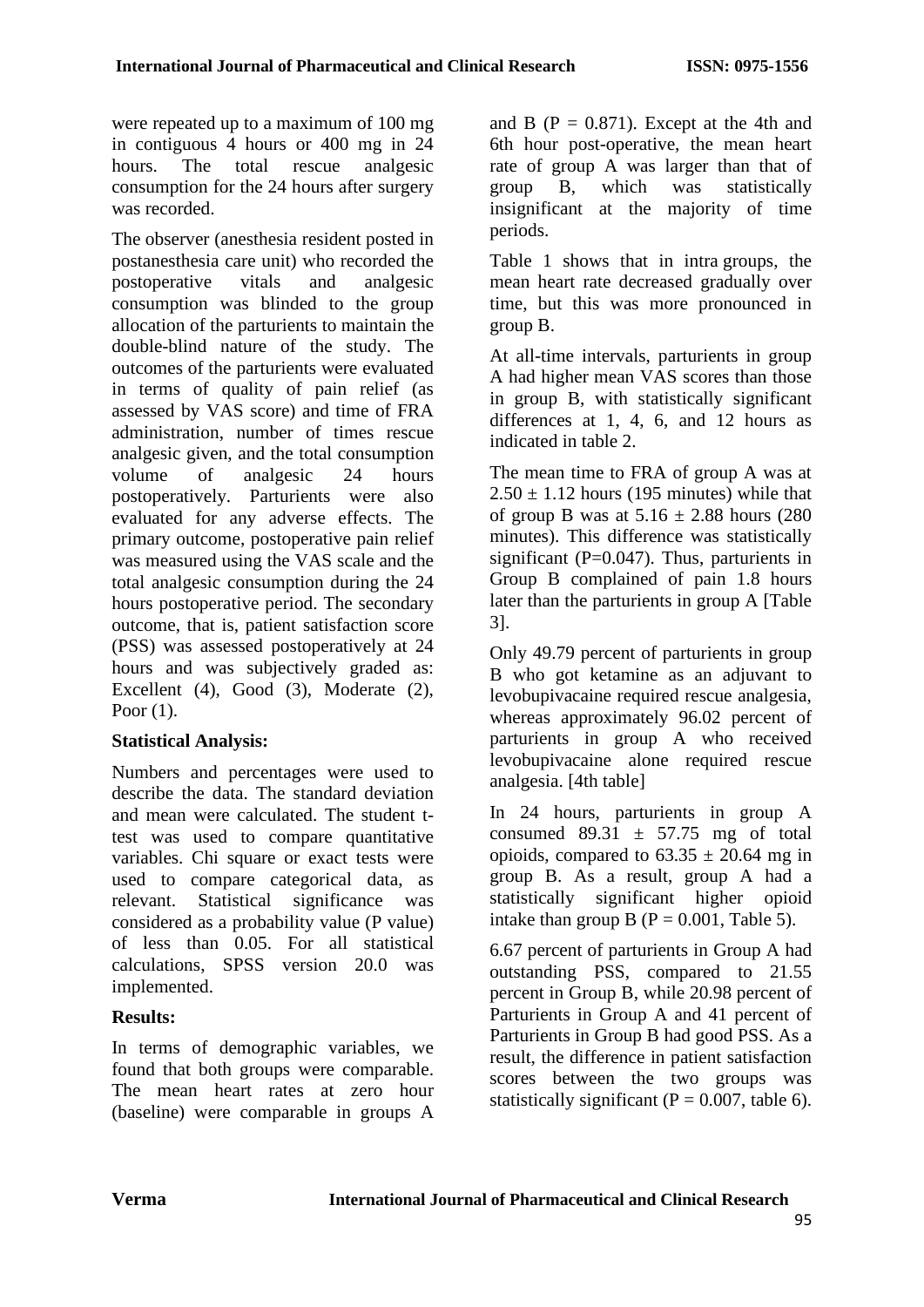| <b>HR</b>       | <b>Group A</b> |           | <b>Group B</b> | $\boldsymbol{P}$ |       |
|-----------------|----------------|-----------|----------------|------------------|-------|
|                 | <b>Mean</b>    | <b>SD</b> | <b>Mean</b>    | <b>SD</b>        |       |
| 0 <sub>h</sub>  | 90.79          | 14.31     | 90.21          | 10.81            | 0.871 |
| 30 min          | 90.32          | 14.21     | 90.72          | 12.74            | 0.721 |
| 1 <sub>h</sub>  | 92.52          | 16.35     | 89.72          | 13.51            | 0.421 |
| 2 <sub>h</sub>  | 94.50          | 15.91     | 87.82          | 11.80            | 0.051 |
| 4 h             | 94.22          | 15.88     | 86.80          | 11.21            | 0.030 |
| 6 h             | 93.36          | 13.82     | 86.61          | 9.57             | 0.021 |
| 8 h             | 86.75          | 12.80     | 87.87          | 9.72             | 0.612 |
| 12 <sub>h</sub> | 84.82          | 11.12     | 85.22          | 9.93             | 0.932 |
| 16 <sub>h</sub> | 83.43          | 11.67     | 83.32          | 7.82             | 0.930 |
| 20 <sub>h</sub> | 83.90          | 11.83     | 83.82          | 8.33             | 0.919 |
| 24h             | 84.21          | 9.93      | 82.87          | 8.87             | 0.421 |

**Table 1: Trends in postoperative mean heart rate**

**Table 2: Mean VAS scores at various time intervals**

| <b>VAS</b>      | <b>Group A</b> |           | <b>Group B</b> | P value   |       |
|-----------------|----------------|-----------|----------------|-----------|-------|
|                 | <b>Mean</b>    | <b>SD</b> | <b>Mean</b>    | <b>SD</b> |       |
| 0 <sub>h</sub>  | 1.35           | 1.47      | 0.60           | 0.80      | 0.126 |
| 30 min          | 1.30           | 1.32      | 0.58           | 0.76      | 0.129 |
| 1 <sub>h</sub>  | 1.11           | 1.40      | 0.53           | 1.16      | 0.007 |
| 2 <sub>h</sub>  | 2.31           | 1.78      | 1.06           | 1.21      | 0.076 |
| 4h              | 2.09           | 2.27      | 1.01           | 1.67      | 0.007 |
| 6 h             | 1.23           | 1.98      | 0.54           | 1.61      | 0.009 |
| 8 h             | 2.22           | 2.88      | 1.17           | 1.90      | 0.072 |
| 12 <sub>h</sub> | 1.65           | 1.02      | 0.05           | 0.34      | 0.002 |
| 16 <sub>h</sub> | 0.89           | 1.33      | 0.19           | 0.43      | 0.043 |
| 20 <sub>h</sub> | 0.65           | 1.12      | 0.11           | 0.30      | 0.121 |
| 24 h            | 0.24           | 0.46      | 0.04           | 0.31      | 0.245 |

VAS – Visual analogue scale, *P*<0.05 significant

|--|

|                                                            | <b>Group A</b><br><b>SD</b><br><b>Mean</b> |      | <b>Group B</b> | P value   |       |
|------------------------------------------------------------|--------------------------------------------|------|----------------|-----------|-------|
|                                                            |                                            |      | <b>Mean</b>    | <b>SD</b> |       |
| Time to first rescue analgesic consumption (h) $\mid$ 3.45 |                                            | 2.21 | 5.67           | 1.89      | 0.045 |
| VAS AT FRA                                                 | 3.78                                       | .09  | 4.21           | 0.78      | 0.432 |

## **Table 4: Total rescue analgesic consumption in 24 h (mg)**

|                                                                           | <b>Group A</b> |               | <b>Group B</b> |                             |         |  |
|---------------------------------------------------------------------------|----------------|---------------|----------------|-----------------------------|---------|--|
| Total opioid analgesic consumption in 24 h (mg)   <b>Mean</b>   <b>SD</b> |                |               | <b>Mean</b>    | $\overline{\phantom{a}}$ SD | P value |  |
|                                                                           | 91.41          | $31.32$ 54.43 |                | $\mid$ 19.09   0.001        |         |  |

## **Table 5: Percentage of parturients requiring rescue analgesic in each group**

|         | N <sub>o</sub> | Yes   |
|---------|----------------|-------|
| Group A | 6.36           | 93.66 |
| Group B | 56.36          | 43.63 |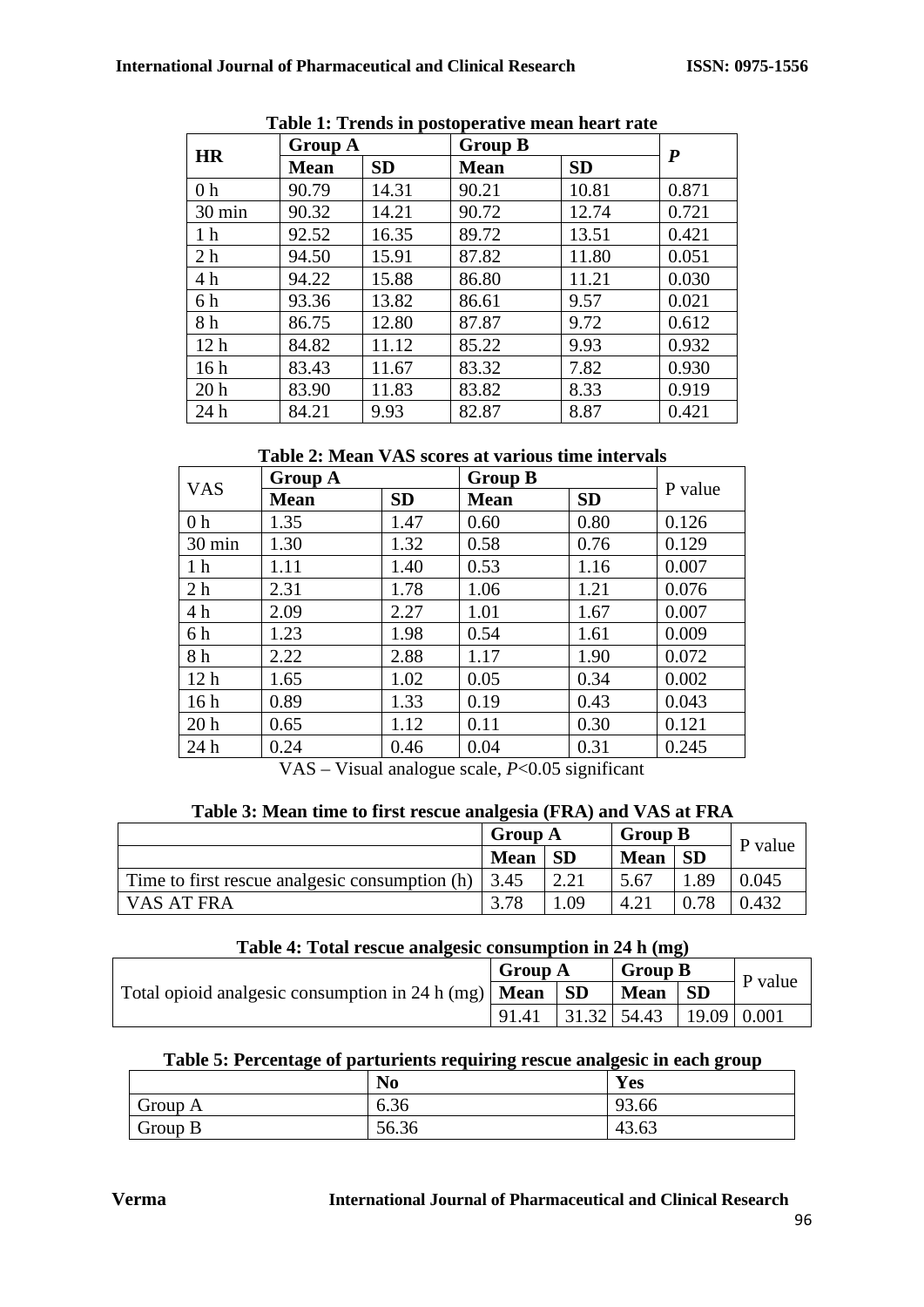|         | Score 1 | Score 2 | Score 3     | Score 4 |
|---------|---------|---------|-------------|---------|
| Group A |         | E<br>◡  | $\sim$<br>▱ |         |
| Group B |         | 30      |             |         |

|  |  |  | Table 6: Percentage of parturients with patient satisfaction score (PSS) |  |
|--|--|--|--------------------------------------------------------------------------|--|
|  |  |  |                                                                          |  |

# **Discussion:**

Subcutaneous wound infiltration with local anesthetics is effective, safe, and low-cost, and it doesn't require any special skills. The analgesic efficacy of several local anesthetic wound infiltration strategies for postoperative analgesia following caesarean section was confirmed in a systematic study and metanalysis. With local anesthetic wound infiltration, they saw a statistically significant reduction in postoperative pain scores and overall opioid intake in just 24 hours. [13] We used levobupivacaine alone and levobupivacaine plus ketamine for local wound infiltration after cesarean section in view of their analgesic and anti-inflammatory properties along with a lesser cardio toxic profile.

Though we observed statistically significant prolonged times to FRA, the mean VAS score at FRA in both the groups was comparable—  $(4.23 \pm 1.07)$  in group A and  $4.21 \pm 0.43$  in group B). This implies that while levobupivacaine conferred profound analgesic effect in both the groups, addition of ketamine helped in prolonging the time required for FRA. Abdallah *et al*. evaluated the analgesic efficacy of preincisional infiltration with ketamine or levobupivacaine in 48 patients undergoing abdominal hysterectomy. They observed an increased duration of analgesia for up to 158 minutes with ketamine and 127 minutes with levobupivacaine ( $P = 0.001$ ). The time to FRA in their study group usinglevobupivacaine was shorter compared to our study group A which can be attributed to the use of less volume and concentration of levobupivacaine solution for infiltration, that is, 20 ml and only 0.25% levobupivacaine in their study.[14]

Our study's total VAS ratings were higher in group A, with statistically significant higher values at 1, 4, 6, and 12 hours, which coincided with a statistically significant increase in heart rate in the same group at 4 and 6 hours. This means that the group infiltrated with levobupivacaine alone experienced larger initial peaks of pain, as evidenced by higher heart rates, at the same time of observations, whereas the group infiltrated with ketamine as an adjunct to levobupivacaine experienced less pain at the same time. As a result, adding ketamine to levobupivacaine improves its efficacy in terms of deep, long-lasting postoperative analgesia.

In group B, only 43.63 percent of the patients required rescue analgesia, but in group A, 93.66 percent required further tramadol supplementation. As a result, there was a statistically significant decrease in mean tramadol rescue analgesic consumption in group B, which was 63 mg compared to 96 mg in group A  $(P = 0.002)$ . These data support ketamine's opioid sparing effect when combined with levobupivacaine, as well as a reduction in opioid-related side effects as nausea, vomiting, pruritus, and drowsiness. Demiraran et al. looked at 90 patients who had a caesarean section under general anesthesia and had 20 mL of 0.25 percent levobupivacaine injected into the wound at the end of the procedure. They found that the trial group consumed 483 mg of tramadol while the placebo group consumed 560 mg ( $P = 0.07$ ). The study group's overall higher tramadol intake than group A can be related to the study group's use of a lower concentration and volume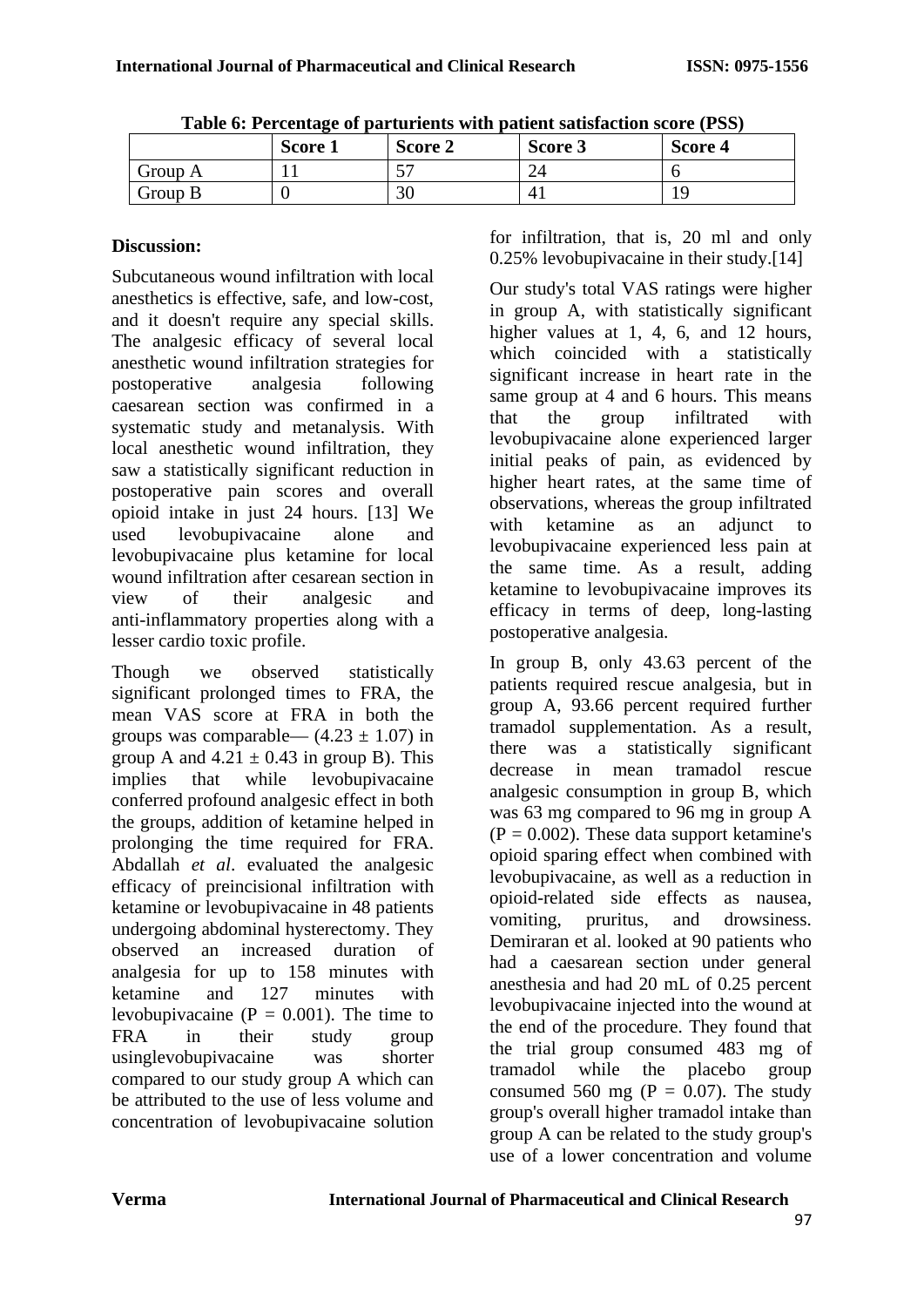of levobupivacaine. Furthermore, we used multimodal analgesia by giving all parturients an intravenous injection of diclofenac 75mg every 8 hours, which was not part of their trial. [15]

A Cochrane review encompassing 20 studies on parturients who received wound infiltration following cesarean section under regional anesthesia observed a statistically significant decrease in morphine consumption at 24 hours compared to placebo. However, this analysis revealed no additional advantage in terms of patient satisfaction score upon addition of ketamine to continuous wound infiltration with 0.125% bupivacaine, where the catheter was placed above the fascia affecting the spread of drug.[16] On the contrary, we found that group B had a statistically and clinically significant improvement in patient satisfaction compared to group A  $(P = 0.02)$ , which can be attributed to the use of a higher concentration of levobupivacaine with ketamine, 0.5 percent.

# **Conclusion:**

In terms of greater pain relief, reduced need for rescue opioid analgesia, and no serious side effects, we concluded that ketamine is a viable adjunct modality to levobupivacaine for local wound infiltration.

# **References:**

- 1. Carvalho B, Cohen SE, Lipman SS, Fuller A, Mathusamy AD, Macario A, et al. Patient preferences for anesthesia outcomes associated with cesarean delivery. Anesth Analg 2005: 101:1182‑7.
- 2. Ismail S. What is new in postoperative analgesia after cesarean sections? (Editorial) Anaesth Pain Intensive Care2012; 16:123-6.
- 3. Kaler P, Verma I, Grewal A, Taneja A, Dinesh Sood D. Comparison of Levobupivacaine Alone Versus Levobupivacaine with Ketamine in

Subcutaneous Infiltration for Postoperative Analgesia in Lower Segment Cesarean Section. Journal of Obstetric Anaesthesia and Critical Care. 2022; 103.156.144.198.

- 4. Ismail S, Shahzad K, Shafiq F. Response to the letter for the article – Observational study to assess the effectiveness of postoperative pain management of patients undergoing elective caesarean section. Anaesthesiol Clin Pharmacol 2012; 28:410-1
- 5. Sun JX, Bai KY, Liu YF, et al. Effects of local wound infiltration with ropivacaine on post-operative pain relief and stress response reduction after open hepatectomy. World J Gastroenterol. 2017;23(36):6733–740.
- 6. Bhardwaj S, Devgan S, Sood D, et al. Comparison of local wound infiltration with ropivacaine alone or ropivacaine plus dexmedetomidine for post– operative pain relief after lower segment cesarean section. Anesth Essays Res. 2017;11(4):940–45.
- 7. Bajwa SJ, Kaur J. Clinical profile of levobupivacaine in regional anesthesia: A systematic review.J Anaesthesiol Clin Pharmacol2013;29:530‑9.
- 8. Zeren S, Kesici S, Kesici U, Isbilir S, Turkmen UA, Ulusoy H, et al. Effects of levobupivacaine on wound healing. Anesth Analg2013; 116:495‑9.
- 9. Demiraran Y, Albayrak M, Yorulmaz IS, Ozdemir I. Tramadol and levobupivacaine wound infiltration at cesarean delivery for postoperative analgesia. J Anesth. 2013; 27:175‑9.
- 10. Dahl JB, Jeppesen IS, Jorgensen H, et al. Intra- operative and post-operative analgesic efficacy and adverse effects of intrathecal opioids in patients undergoing cesarean section with spinal anesthesia: A qualitative and quantitative systematic review of randomized controlled trial. Anesthesiology. 1999; 91:1919–927.